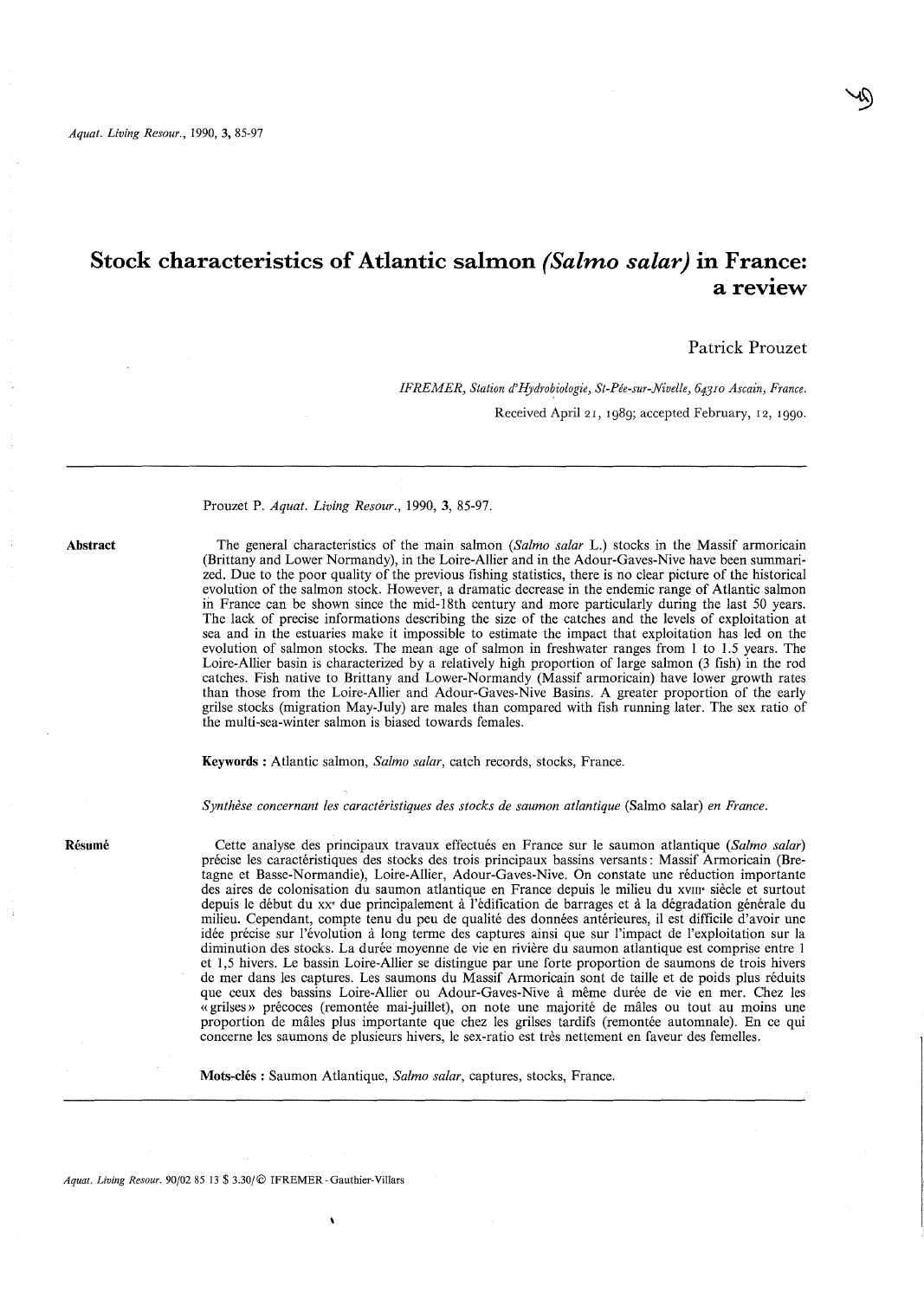## INTRODUCTION

Over the last 15 years the many studies that have been conducted at the various French research institutions (IFREMER, INRA, CEMAGREF)  $(1)$  and by the management organization (CSP)  $(1)$  increased our knowledge of the characteristics of the salmon stocks particularly the exploited component. However as they have only dealt with the qualitative aspects, very few quantitative data are available, particularly the catch records describing marine and estuarine fisheries. The absence of reliable information is a characteristic of migratory fish stocks. Even if available, catch records are based on the statements of anglers and fishermen and are not confirmed by any survey. Therefore, they are frequently incomplete and biased so that the result of any analysis can lead to decisions being taken contrary to the socio-economic interest. It has been impossible to accurately estimate former abundance, because reliable catch records based on direct counts such as those found for some "Baro"

P. Prouzet

Salmon has disappeared from almost aIl the once productive large French rivers including the Garonne, Meuse, Moselle, Seine, Loire and Dordogne, mainly because of the presence of dams and the envrionmental degradation of coastal waters. Spawning is now limited to sorne 25 streams of the Massif Armoricain and the rivers Allier, Gave d'Oloron, Nive and Nivelle *(fig.* 1 b).

# VARIATIONS IN CATCHES

In saltwater, data from Marine Fishery Records indicate a sharp decline in estuarine catches after the Second World War *(fig.* 2). In 1896-1938 the average annual catch was 69t while in 1945-1986, it dropped to 10.2 t (85%, Anon., 1988). In addition, previous catches varied widely  $(x 5)$  between year. This decrease was almost certainly due to a change in data



Figure 1*a.* – The decline in the number of salmon rivers in France since the 1700s (after Thibault, 1987).

fisheries *(fig.* 1 a) in the 19th and 20th centuries are absent. Nevertheless, in some rivers like the Adour, it is thought that, in the late  $1800 s$  and early  $1900 s$ production, irrespective of the fishing gear used, ranged between 50 and 100 t.

INRA (Institut National pour la Recherche Agronomique). CEMAGREF (Centre de Machinisme Agricole du Génie Rural et des Eaux et Forêts).

CSP (Conseil Supérieur de la Pêche).

collection after the war rather than a real decrease in catch.

In freshwater, in the late  $1800 s$  and early  $1900 s$ with the exception of the Baro fisheries little long term catch data are available. However, rod catches are available for the last 20 years for aIl French rivers (Anon., 1988). Even though some caution must be exercised when analysing. These mean catches were the highest in the Massif Armoricain *(fig.* 3). Rodand-line catches do not reflect the variations in the total stock mainly because grilse are only available late in the fishing season. However, increasing length of the fishing season in the Massif armoricain in 1986 by shifting the closing date from mid-June to mid-

e) IFREMER (Institut Français de Recherche pour l'Exploitation de la Mer).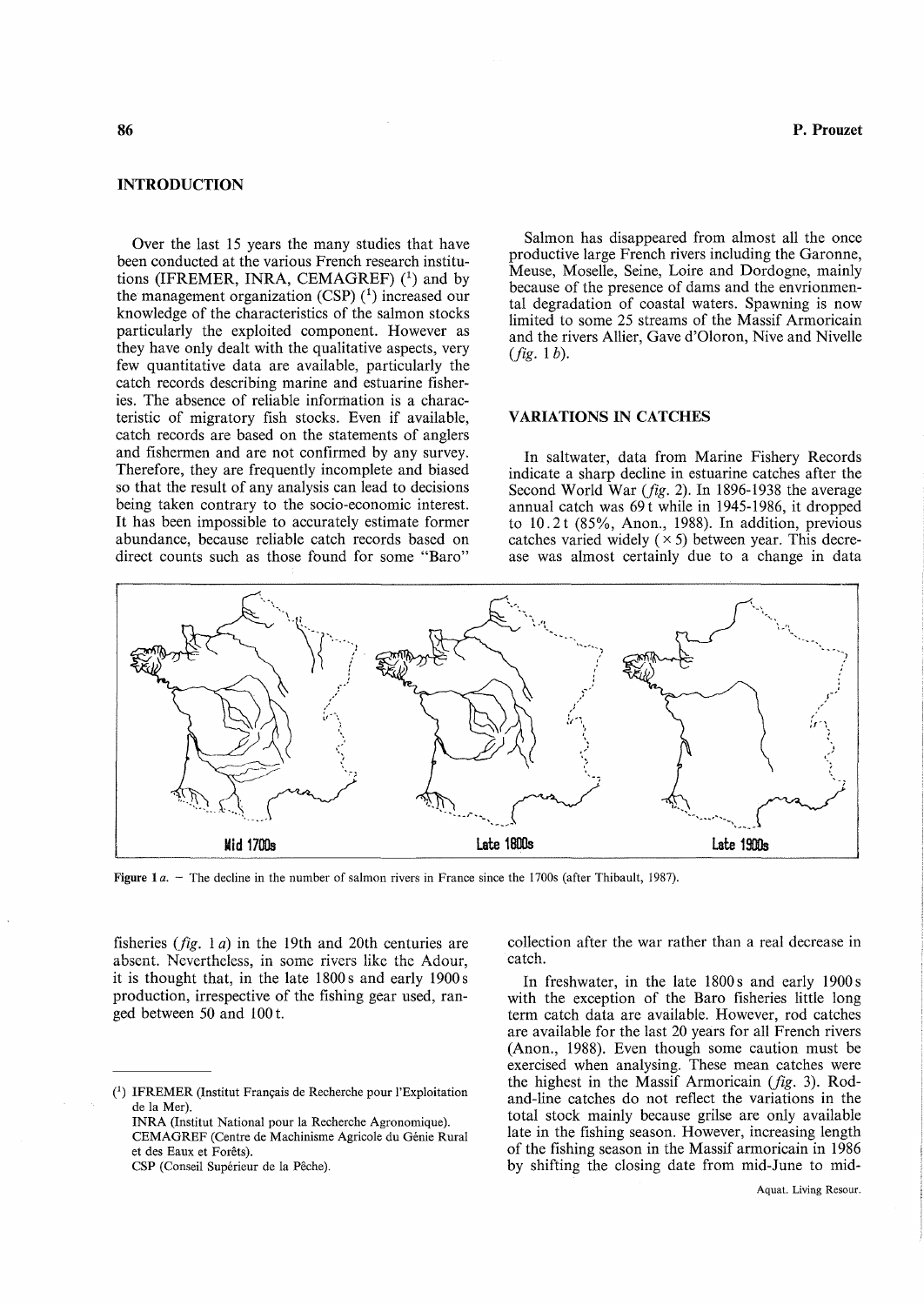

Figure 1 $b.$  - "Baro" fishery after de Drouin de Bouville (1900) *in:* "Pêche fluviale en France".

*Pêche dite* « *de Baro» d'après de Drouin de Bouville* (1900) *extrait de l'ouvrage* « *Pêche fluviale en France* ».

as follows:

- cold temperate climate with monthly mean temperatures in summer and winter ranging between 16 and 18°C and 3 and 6°C respectively;

- the specific module (rate of flow per unit of area) increases from the east to the west and in Lower Normandy it is always higher than  $81/s/km^2$ ;

- the 25 salmon rivers are relatively short (50- 150km);

- there are numerous obstacles to upstream migration but as there are generally relatively low, fish ladders can be fairly easily installed.

## *Fry and parr*

Juvenile densities vary but between rivers and types of habitat within rivers. Fish aged  $0+$  year are more abundant in the rapid streams and shallower areas of rivers than fish aged  $1+$  years. In the Elorn, juvenile density ranges between 3 and  $28/100 \text{ m}^2$  and in the Scorff, Baglinière and Champigneulle *(loc. cit.)*  recorded the densities of  $0 +$  and  $1 +$  fish ranging



Figure 2. - Commercial catches (kg) in the French estuaries since 1896 (Anon., 1988).

July has not yet increased in catches even though large upstream migrations of grilse were observed in some rivers (Elorn) late in the fishing season.

## **ENVIRONMENTAL AND SALMON STOCK CHARACTERISTICS**

## **Brittany and Lower Normandy** *(fig.* 4)

These characteristics have been previously described by Fontenelle *et al.* (1980) and can be summarized between  $0.3$  and  $10.2/100$  m<sup>2</sup> and, between  $0.04$  and  $7.4/100 \text{ m}^2$  respectively during the period 1976-1980. The length of juveniles varies widely. In the Scorff, for example between 1973 and 1983, the mean length of the  $0+$  and  $1+$  salmon ranged between 87 and 100mm and, between 134 and 154mm respectively (Baglinière *et al.,* 1987). Fluctuations in growth are dependent on both the temperature and the flow rate (Fasencieux, 1984).

The mean lengths of the  $0 +$  and  $1 +$  salmon removed in September 1984 from different areas in the tributaries and in the main stream of the Elorn ranged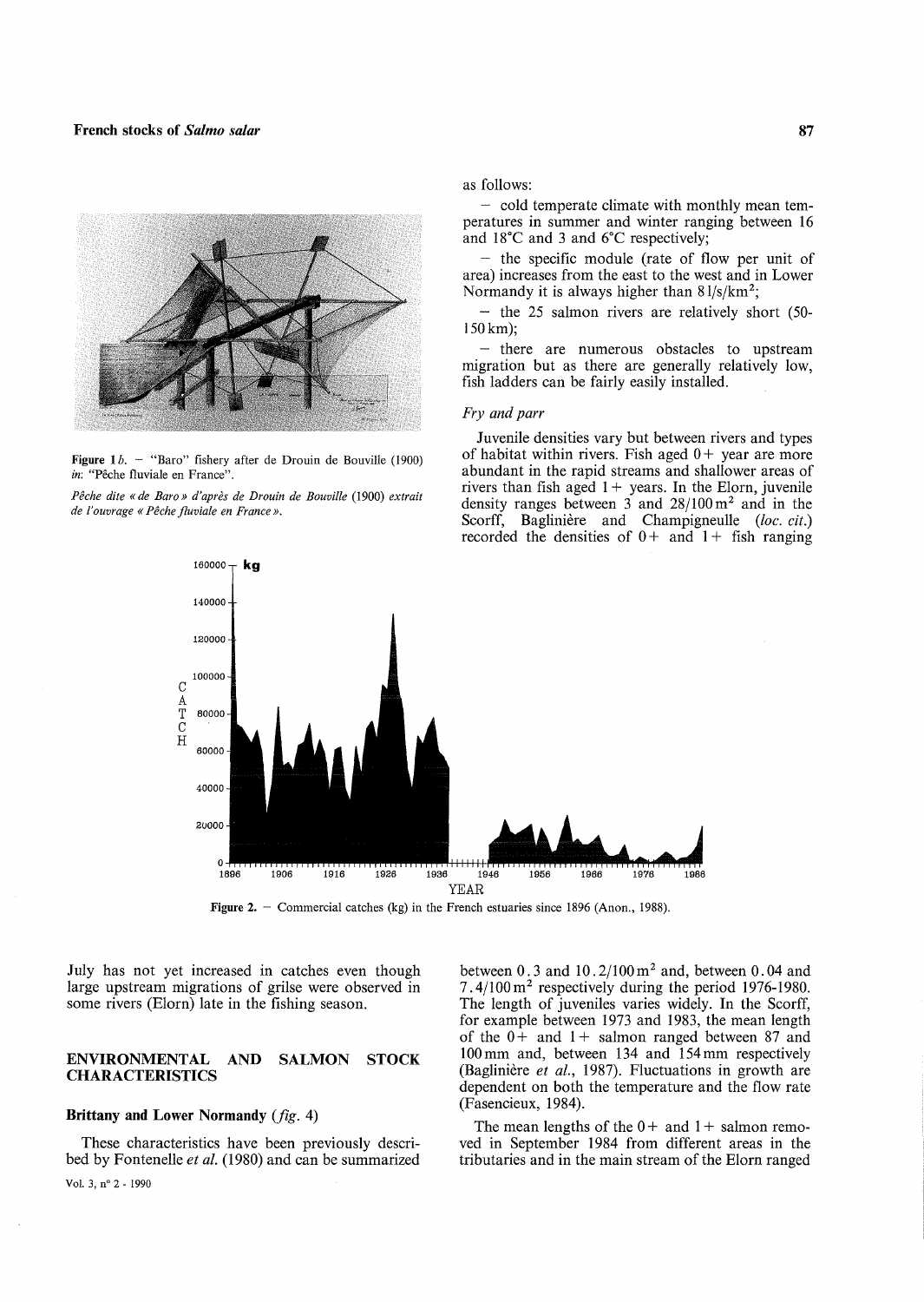

Figure 3.  $-$  Rod catches in the main salmon regions in France since 1965.



**Figure 4.**  $-$  Location of the main salmon basins. 1: Massif Armoricain; 2: Loire-Allier; 3: Adour-Gaves-Nive. The mean river age of salmon from different rivers (after Prévost 1987). a: Sée River 1.2; b: Selune 1.1; c: Elorn 1.5; d: Aulne 1.5; e: Ellé 1.4; f: Scorff River 1.3; g: Allier 1.3; h: Gaves 1.2; i: Nive 1.1.

between 80. 5 and 118.4 mm and between l36 and 172 mm respectively. This rapid growth, especially of males, favours early sexual maturity. Although,  $0+$ males fish are sometimes found to be mature (Prouzet, 1981 *b;* Baglinière and Maisse, 1985), early maturity is much less frequent among females (Prouzet, 1981 *a,* Baglinière *et al., 1987).* 

#### *Smolts*

Smolts generally migrate in April but the migration period may extend into May. Their mean lengths vary between years (Baglinière, 1976; Prouzet, unpubl. data). Variation in the length and weight of smolts from the Ellé and Elorn are summarized in *table* 1. Two age groups  $(1 +$  and  $2 +$  years) are generally present and the proportion of each age group within a population varies between years (Baglinière, 1976).

## *Adults* (sampling during the fishing season)

The characteristics of fish caught during the fishing season, have been described by many authors such as Prouzet (1979), Fontenelle *et al.* (1980), Baglinière and Porcher (1980), Prouzet and Jézèquel (1983), Prouzet (1984), Baglinière *et al. (1987).* 

- River age *(fig.* 4).

Salmon generally spend from 1 to 2 years (more rarely 3) in freshwater before migrating to the sea as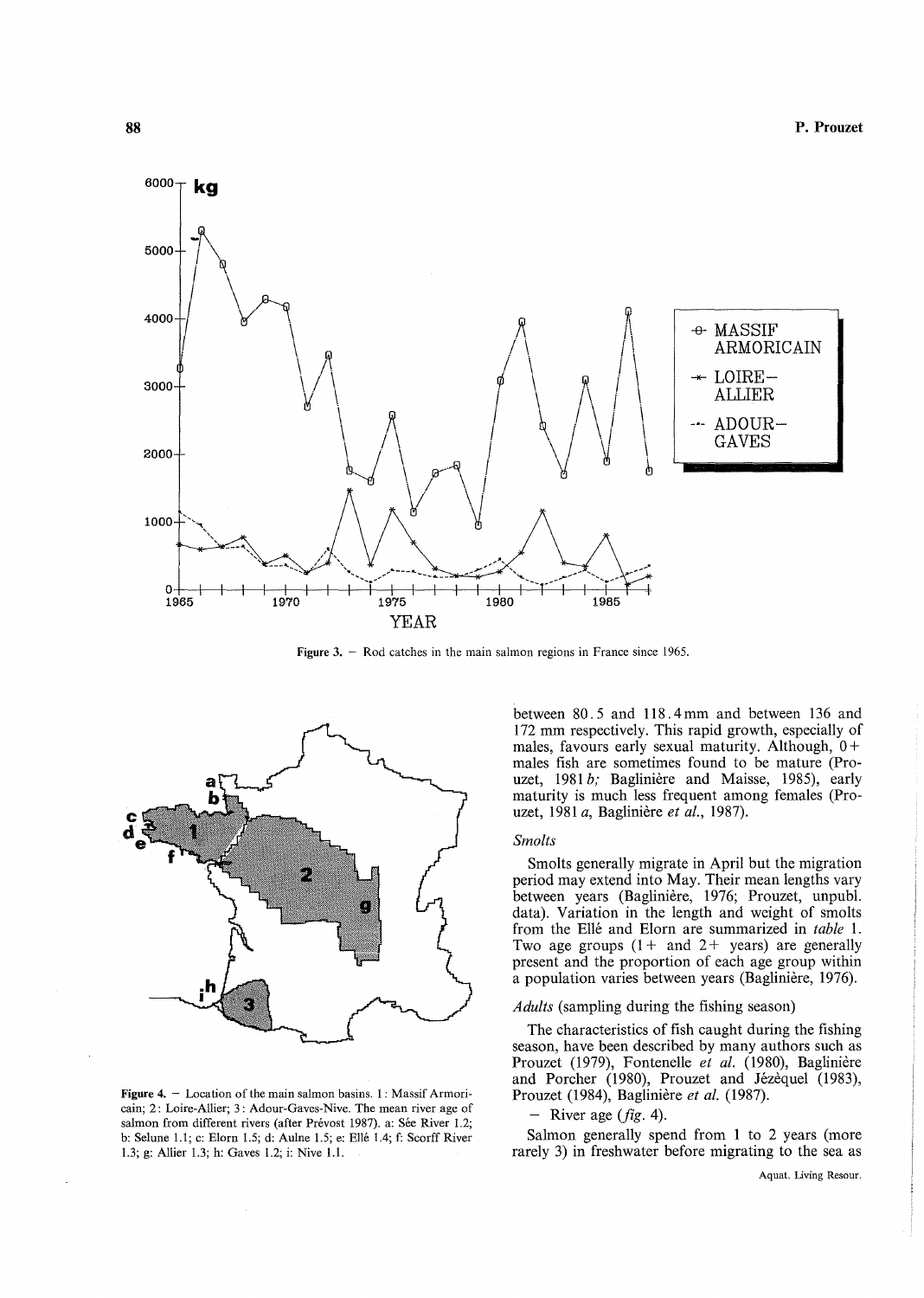|       | Characteristics                  |                              | Age (years)                                                        | <b>Observations</b>                                                                                       |
|-------|----------------------------------|------------------------------|--------------------------------------------------------------------|-----------------------------------------------------------------------------------------------------------|
| River |                                  | $+$                          | $2+$                                                               |                                                                                                           |
| Ellé  | Fork length (cm)<br>Weight $(g)$ | 15.4 to 16.5<br>30.5 to 39.7 | 19.1 to $20.0$<br>58 to 62.4                                       | Variations in characteristics between 3 years of sam-<br>pling (9060 measured 655 weighed)                |
| Elorn | Fork length (cm)<br>Weight $(g)$ | 14.9<br>$s.d. = 1.9$<br>33.3 | 18.00<br>$s.d. = 1.75$<br>57.3                                     | Sample of 216 smolts measured in a counting trap<br>during the migration period (early April-late<br>May) |
|       |                                  |                              | (weight-length)<br>relationship<br>$W = 0.014$ $L_{\rm E}^{2.879}$ |                                                                                                           |

Table 1. - Mean length and weight of smolts sampled in the Ellé and Elorn rivers (Brittany) from Baglinière, 1976 and Prouzet (unpubl. data).

s.d. = standard deviation.

smolts (Fontenelle *et al.,* 1980, Baglinière *et al., 1987).*  In France, the mean age of smolts ranges between 1 and 1.44 years depending on the geographical location of the rivers (1.44 years in Northern Brittany, 1.37 years in Southern Brittany and 1.16 years in Lower Normandy: Baglinière *et al.,* 1987). Nevertheless the mean age of smolts varies widely between years (Prouzet, 1983; Prouzet and Jézèquel, 1983 and unpubl. data). The annual variation in the mean age of smolts from the Elorn in 1971-1983 is shown in *figure 5.* 

the end of the fishing season (late May-early June) and the catchability of grilse by rod and line based on observations made in the Blorn river in 1987 is less than that for salmon (the exploitation rates of salmon and grilse on the Blorn were 30% and less than 5% respectively; Anon., 1988).

- Sex-ratio.

The sex-ratio was determined either by serodiagnosis (Prouzet *et al.,* 1984, Prouzet and Jézèquel,



Figure 5. - The mean river age (number of winters) of salmon caught in the Elorn river by year of production.

- Sea age.

An analysis of a sample of 3 845 salmon collected during the fishing season showed that 95.1% were spring salmon and that the majority (84.6%) were small spring fish (2 SW fish) (Baglinière *et al., 1987).*  The proportion of grilse in the sample  $(2.5\%)$  was small because they migrate into freshwater towards 1983) or on external characteristics (Maisse and Baglinière, 1986).

Most 2SW salmon were females (74%) (Baglinière *et al., 1987).* 

The sex-ratios of the various age groups of salmon caught in the Elorn in 1979-1987 varied *(table 2)*  while males were dominant (59%) in the early grilse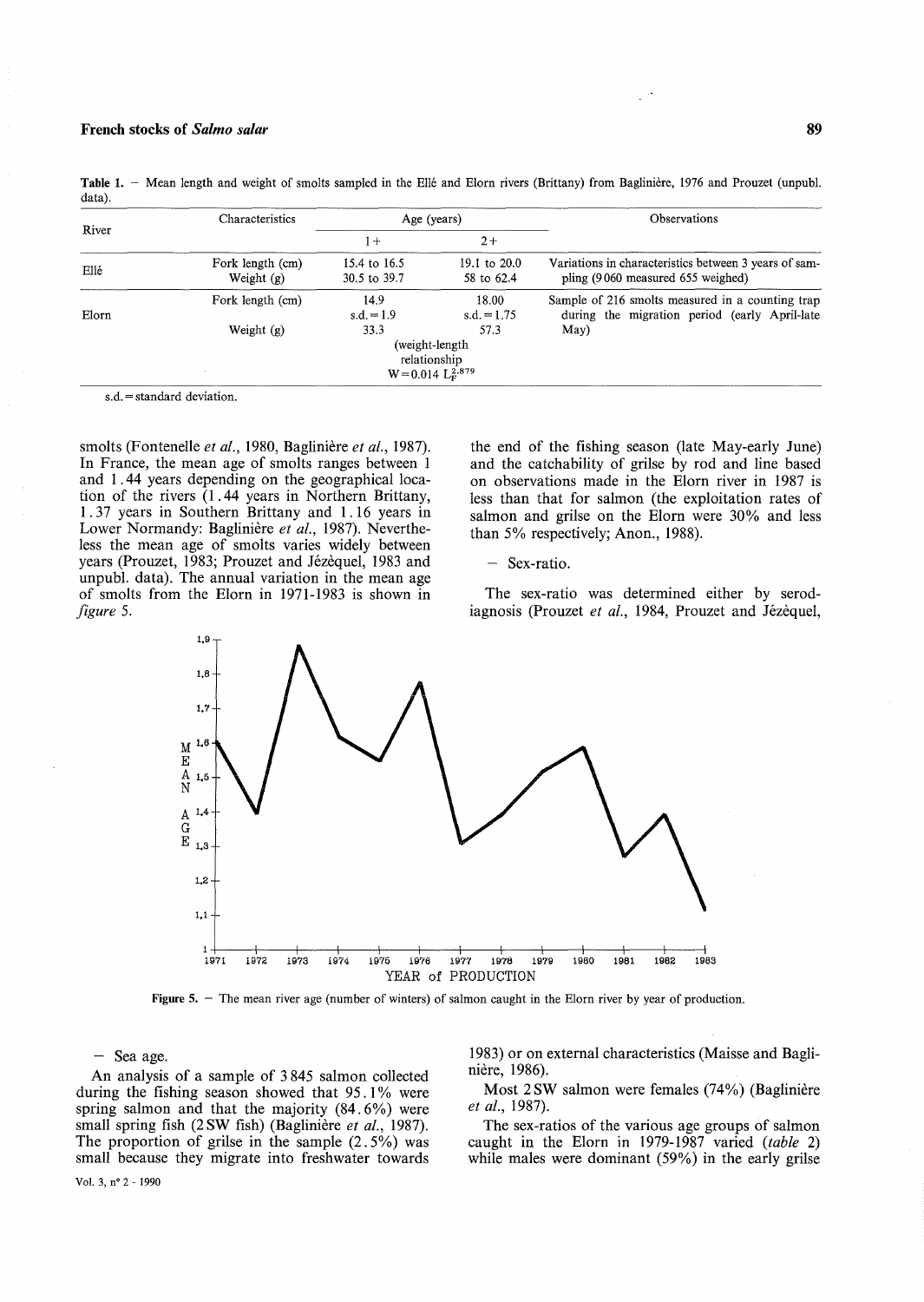Table 2. - Variation in sex ratio according to the sea age groups of salmon sampled in the Elorn river from 1979 to 1987 (March to July).

| Sea<br>age groups | Number<br>of females | Number<br>of males | Percentage<br>of females | Sex-ratio    |  |
|-------------------|----------------------|--------------------|--------------------------|--------------|--|
| 1 SW (sea winter) | 40                   | 58                 | 40.8                     | 1.45 $M/I$ F |  |
| 2 SW              | 681                  | 163                | 80.7                     | $0.24$ M/1 F |  |
| 3 SW              | 10                   |                    | 76.9                     | 0.30 M/1 F   |  |
| Previous spawner  |                      |                    | 88.9                     | $0.13 M/I$ F |  |

SW: Sea winter.

migrating upstream late in the fishing season. Spring salmon were predominantly (80.5%) female and this value remained relatively constant throughout the season.

- Length and weight.

Baglinière et al. (1987) recorded; variations between rivers in the length and weight of 2 and 3 SW salmon; significant differences between years have also been observed in the fork length and the weight of 2 SW salmon in the Elorn (figure  $6a$  and b) and seasonal differences in other rivers in Brittany.

## - Fecundity.

The potential fecundity of spring salmon decreased during the period between entry into freshwater and spawning as the mean number of oocytes decreased from 2358 to 1 457 oocytes/kg of fresh body weight (Prouzet et al., 1984). Prouzet and Gaignon (1985) estimated the mean relative fecundity of grilse at 1719 oocytes/kg of body weight. The same authors noticed a wide variation (ranging between 436 and 3022 oocytes/kg of fresh body weight) between individuals and that the mean relative fecundity of spring salmon was lower than that of grilse (1457 compared with 1719 oocytes/kg of fresh body weight).

Sampling during the close season, by different methods (collection of dead fish, electrofishing, trapping) outside the fishing season identified the existence of a late run of grilse in the rivers of the Massif armoricain and that these fish were on an average longer than the early grilse. However, these observations should be treated with sorne caution due to the heterogeneity of the sampling methods (Prouzet and Gaignon, 1985, Baglinière *et al.,* 1987).

## The Loire-Allier *(fig.* 4)

The studies of Bousquet (1979) and Cuinat (1987) have described the main characteristics of the Loire-Allier Basin as follows:

- the Loire is the longest (1 000 km) river in France with a drainage area of  $117480 \mathrm{km^2}$ ;

- the salmon producting areas are located in its main tributary, the Allier, which joins the Loire 536 km upstream from its mouth. The Allier is 404 km long and its flow rate is  $156 \,\mathrm{m}^3/\mathrm{s}$ ;

the climate is continental, which explains the large variation (between  $0.5^{\circ}$ C in winter and 29 $^{\circ}$ C in summer) in the water temperature.

Compared with the rivers of Brittany where salmon have a relatively short distance (5-150km) to travel to their spawning areas, in the Allier river adults have to migrate 700-800 km and overcome at least a dozen obstacles of varying difficulty depending on water temperature and flow before reaching suitable spawning areas.

## *Fry and parr*

The production of parr  $(0 +$  and  $1 +$  fish) is very variable (from a few to one hundred/ $100 \text{ m}^2$ ) both between areas and between years (Cuinat, 1980; 1987). Their growth is rapid and their mean length on an average at the end of the first and second summer is Il and 18 cm respectively (Bousquet, 1979, Cuinat, 1980).

#### *Smolts*

The dowstream migration of smolts normally peaks between mid-March and mid-April (Bousquet, 1979). They reach the Loire in Saint-Laurent-des-Eaux which is 450 km from the farthest upstream spawning areas between early April and early May. The downtream migration rate ranges between 10 and 30 km/day, the journey to the sea takes between 1-3 months (Cuinat, 1987). As the result of their rapid growth, they smoltify after 1 winter (89%) and 2 winters (10%) in the river and their mean size is 17 cm and 20.5 cm respectively (Bousquet, 1979).

#### *A duits*

As sport fishing is the main fishery, most fish sampled were caught by anglers. Grilse which migrated upstream late in the fishing season were not sampled. Thus, their absence from the sample does not mean that there are no grilse in this river. In fact, 15% of the total catch taken by nets in the Loire in 1988 were less than 70 cm long indicating that grilse are present in the river (Anon., 1989).

As a result of the rapid growth in freshwater, the mean river ages of the fish sampled were 1 . 3 (Prévost, 1987). Rod catches mainly consisting of 3 SW salmon is particular in France to the Loire-Allier watershed *(fig.* 7).

*Table* 3 summarizes the length and weight by sea age of the fish sampled and *figure* 8 illustrates the large size of 3 SW salmon from the Loire-Allier compared with those collected in the short rivers of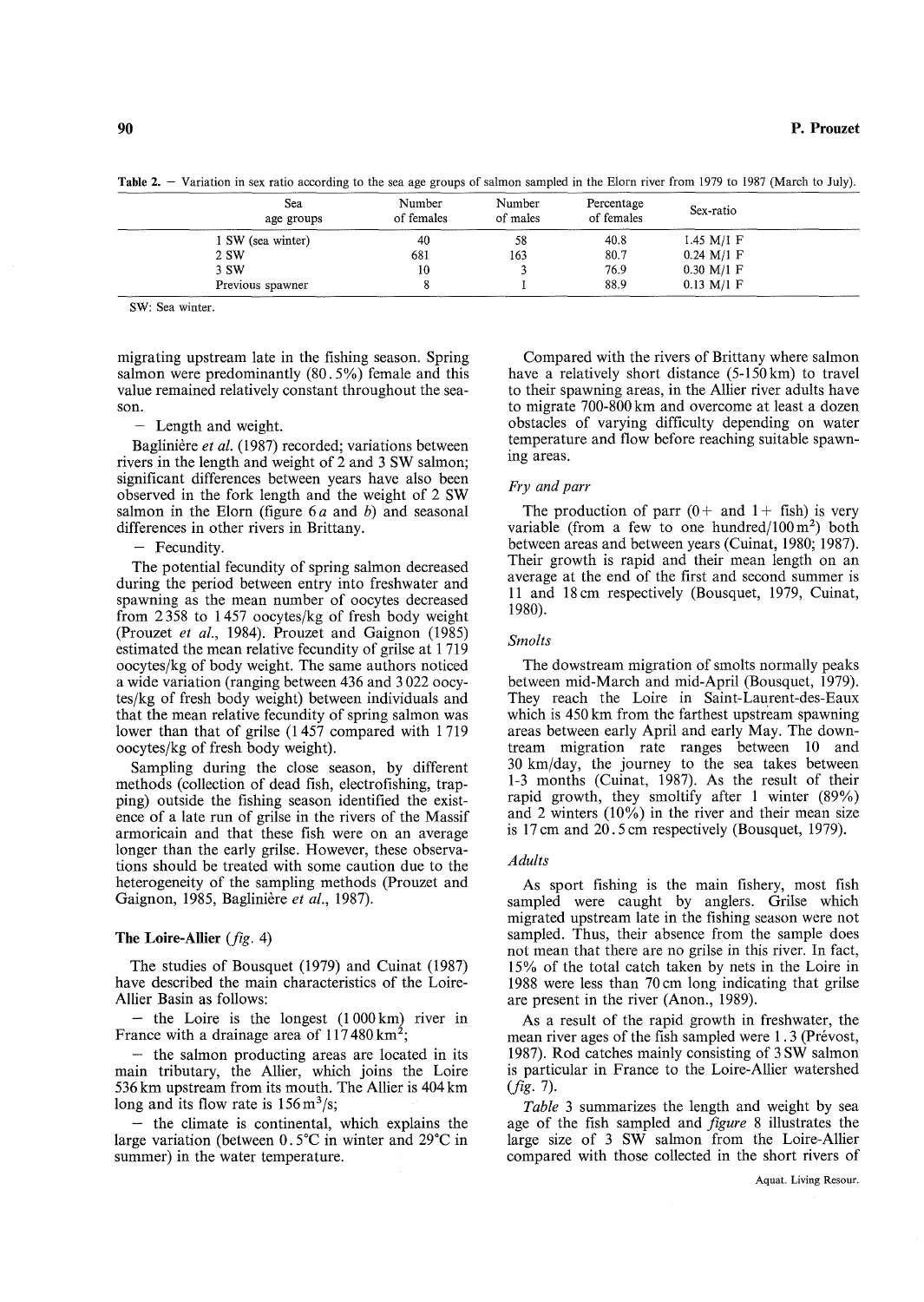

Figure 6. - A. Mean fork length of 2 sea winter salmon caught in the Elorn river during the fishing season. B. Mean weight of 2 sea water salmon caught in the Elorn river during the fishing season.

the Massif Armoricain (Bretagne Sud; Bretagne Nord, Basse Normandie).

## **The Adour-Gaves-Nive Basin** *(fig.* 4)

The Adour basin is one of the largest watersheds with a total drainage area of  $16000 \text{ km}^2$  and a length of 310 km on the Atlantic coast. Both the size of the fisheries (rods and nets) and the catch of between 1 000 and 6000 fish recorded each year since 1985 are the largest in this area. The three main tributaries are the Nive (drainage area  $1000 \text{ km}^2$  and  $75 \text{ km}$ )

long), the Gave de Pau (drainage area  $2600 \text{ km}^2$  and 134km long) and the Gave d'Oloron (drainage area 2700 km2 and 175 km long). At presenl, salmon producting areas are located in the Gave d'Oloron, the Nive and their tributaries. Although these rivers are all obstructed by many dams, none are a major obstruction. However, together with the deterioration in the habitat, they were the major cause of eradication of salmon in the Gave de Pau.

The climate is temperate and oceanic and due to the vicinity of the mountain range the rainfall is above average. The latter influences the rate of flow of the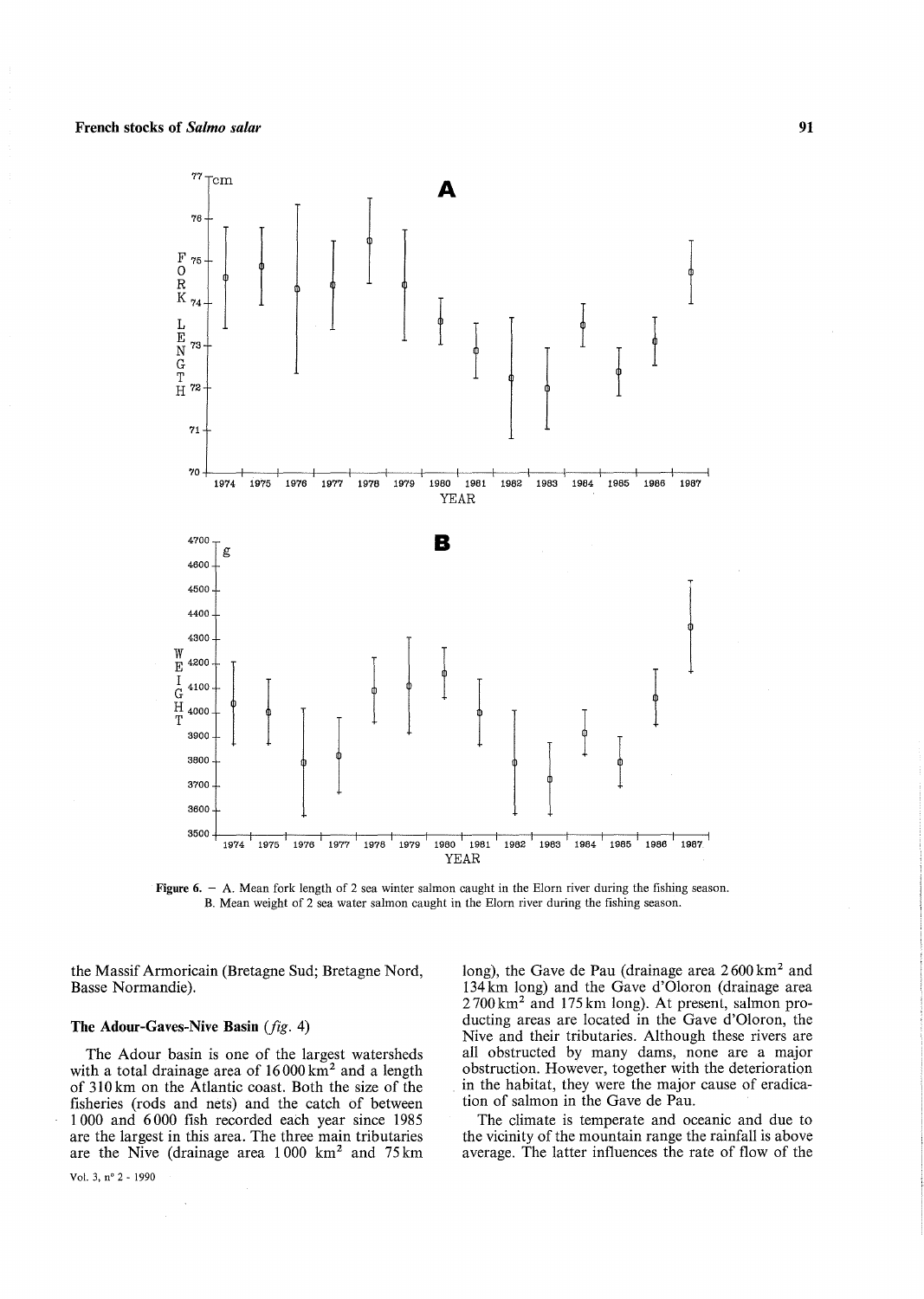## P. Prouzet



Figure 7. - The different sea age groups of salmon caught off the Loire-Allier basin, expressed as percentages (data from Cuinat, 1987).

Table 3. - Weight and length characteristics of the different types of salmon caught by the rod and line fishery in the Loire-Allier axis in 1988 (Anon. 1989) (s.d. standard deviation).

|                     | Sample<br>size | Mean<br>size<br>(mm)              | Mean<br>weight<br>(g) |
|---------------------|----------------|-----------------------------------|-----------------------|
| Grilse              |                | 650                               | 2.500                 |
| 2 Sea winter salmon | 60             | 809                               | 4645                  |
| 3 Sea winter salmon | 192            | $s.d. = 52$<br>965<br>s.d. $= 45$ | 7728                  |

Gaves which is of the nival type with a maximum flow rate (about  $350 \text{ m}^3/\text{s}$ ) during the snowmelt in May. Water temperature varies between 5 and 20°C.

## *Fry and parr*

Because of the physical and chemical characteristics of the water (high temperature and alkalinity), growth rates are high. The mean lengths of the  $0 +$ ,  $1 +$  and 2 + parr sampled in the late summer by Bousquet and Marty (1987) were 11 to 12, 16 to 18 and 22 to 24 cm, respectively. The same authors also recorded





Aquat. Living Resour.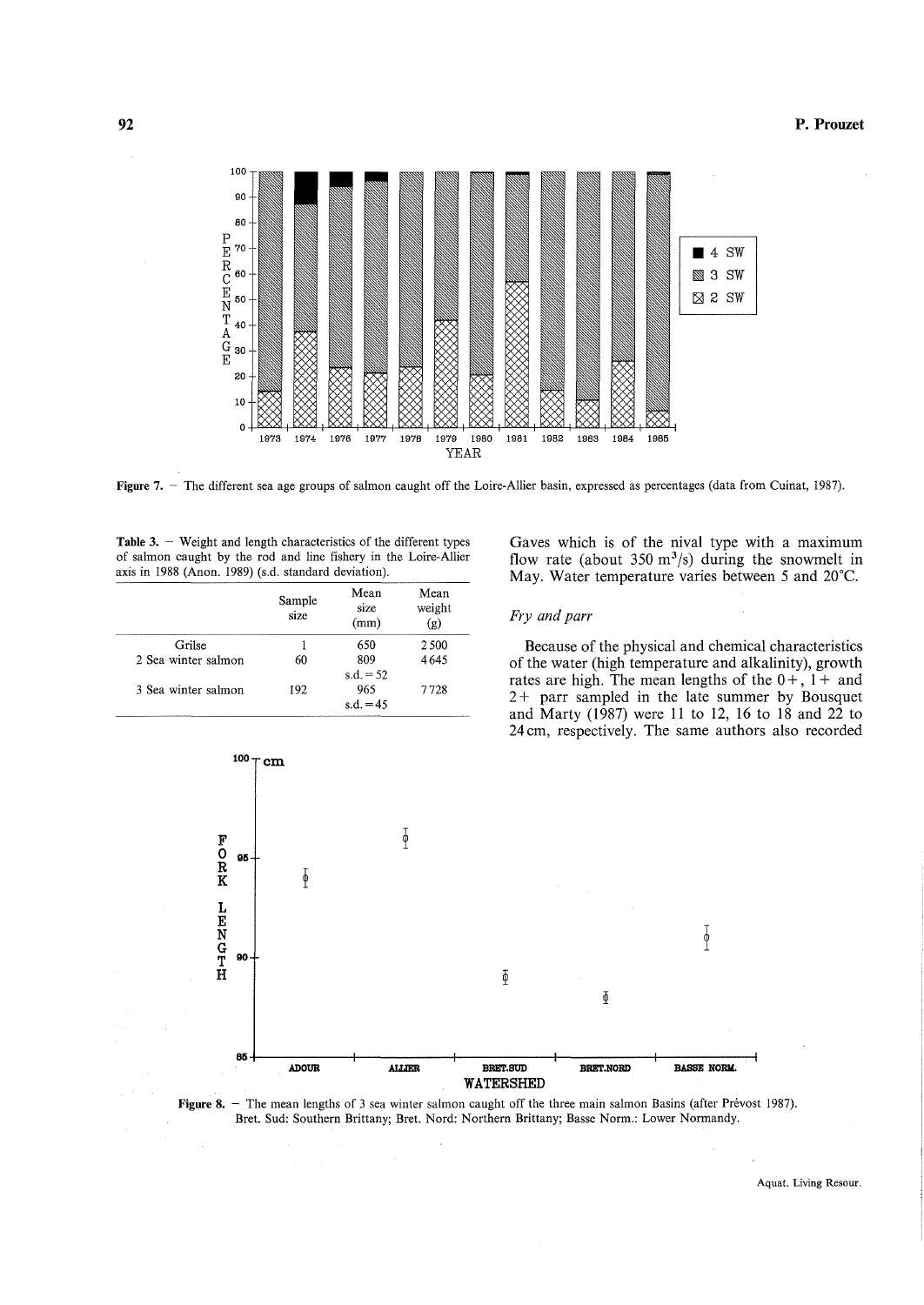**93** 

extremely low densities ranging in the nursery areas from 100 up to a maximum of 1 000 fish/ha.

#### *Smolts*

The smolts in the basin of the Gave d'Oloron and in the Nive have been studied by Bousquet (1979 and 1983) and Vibert (1950). In both rivers, most smolts were  $1+$  years old and more recent data from the Nive have confirmed that most of the smolts migrate after spending one winter in freshwater *(table 4).* 

The majority of salmon had spent one winter in freshwater before migrating to the sea. During the last few years, this proportion has increased (higher than 90%) and as a result the mean river age has declined *(fig.* 9). The cause of this change has not yet been elucidated.

The difference between the results of these studies is significant, but may only be due to different sampling procedures *(table 5)*. Those obtained by IFREMER, using a stratified sampling design, indicate a much

|  |  | <b>Table 4.</b> $-$ Characteristics of smolts sampled in the Adour basin, from Bousquet et Marty (1987). |  |  |  |  |  |  |  |  |  |  |  |  |  |
|--|--|----------------------------------------------------------------------------------------------------------|--|--|--|--|--|--|--|--|--|--|--|--|--|
|--|--|----------------------------------------------------------------------------------------------------------|--|--|--|--|--|--|--|--|--|--|--|--|--|

| Adour basin   | $1+$                        | Distribution<br>of age classes (%)<br>(Mean fork length in cm)<br>$2+$ | $3+$                           | Period<br>of<br>observation       |  |
|---------------|-----------------------------|------------------------------------------------------------------------|--------------------------------|-----------------------------------|--|
| Gaves         | 57.5<br>$(15.6 \text{ cm})$ | 42.3<br>$(16.9 \text{ cm})$                                            | 0.2<br>$(20.4 \text{ cm})$     | $(1946 - 1948)$                   |  |
| Gave d'Oloron | 67.4<br>$(19.4 \text{ cm})$ | 25.1<br>$(21.5 \text{ cm})$                                            | 7.5<br>$(23.2 \text{ cm})$     | 13 March<br>to 18 April<br>(1969) |  |
|               | 80<br>$(17.7 \text{ cm})$   | 12<br>$(21.5 \text{ cm})$                                              | $\,8\,$<br>$(22.4 \text{ cm})$ | 3 April<br>to 22 April<br>(1970)  |  |
|               | 43.2<br>$(19.7 \text{ cm})$ | 45<br>$(20.8 \text{ cm})$                                              | 11.8<br>$(23.6 \text{ cm})$    | 20 March<br>to 20 April<br>(1971) |  |
|               | 55.2<br>$(21.3 \text{ cm})$ | 38<br>$(23.1 \text{ cm})$                                              | 6.8<br>$(26.0 \text{ cm})$     | 10 April<br>to 20 April<br>(1972) |  |
|               | 67.9<br>$(19.3 \text{ cm})$ | 27.1<br>$(21.0 \text{ cm})$                                            | 5<br>$(22.6 \text{ cm})$       | 5 April<br>to 25 April<br>(1973)  |  |
|               | 69<br>$(18.5 \text{ cm})$   | 28<br>$(21.5 \text{ cm})$                                              | 3<br>$(23.1 \text{ cm})$       | 20 March<br>to 5 May<br>(1978)    |  |
| Nive          | 95.7<br>$(19.6 \text{ cm})$ | 4.3<br>$(24.2 \text{ cm})$                                             |                                | 26 March<br>to 28 April<br>(1980) |  |
|               | 98.3<br>$(18.3 \text{ cm})$ | 1.7<br>$(22.7 \text{ cm})$                                             |                                | 30 March<br>to 15 May<br>(1981)   |  |
|               | 94.3<br>$(17.6 \text{ cm})$ | 5.7<br>$(22.1 \text{ cm})$                                             |                                | 16 March<br>to 27 May<br>(1982)   |  |

In both rivers the dowstream migration takes place between late March and early May. Although Bousquet and Marty (1987) reported that the period of migration has not changed, they have suggested not only that the proportion of 1 year old smolts has increased but also that the avcragc lcngth and weight have increased by 20 and 40% respectively compared with the corresponding values recorded by Vibert (1950) between 1942 and 1948.

# *Adults*

Various studies have been undertaken, first by Vibert (1950) over the period 1942-1948, then by the CSP between 1979 and 1981 and more recently by IFREMER from 1985.

higher proportion of grilse in the catches taken in the estuary when compared with those reported by Vibert (1950), Bousquet and Marty (1987), Anon, (1988). The data analysed by these authors mainly came either from samples collected in the salmon smoked plants of the Pays-Basque which preferentially use large individuals (Vibert, 1950) or from the rod-andline fishery (Bousquet and Marty, 1987) which tends not to catch grilse because of their lower catchability compared with salmon (Anon., 1988). In fact, the analysis of historical commercial catch records dating back to the late 1800s and the early 1900s has shown that in some years the proportion of grilse accounted to almost 30% of the catches *(fig.* 10).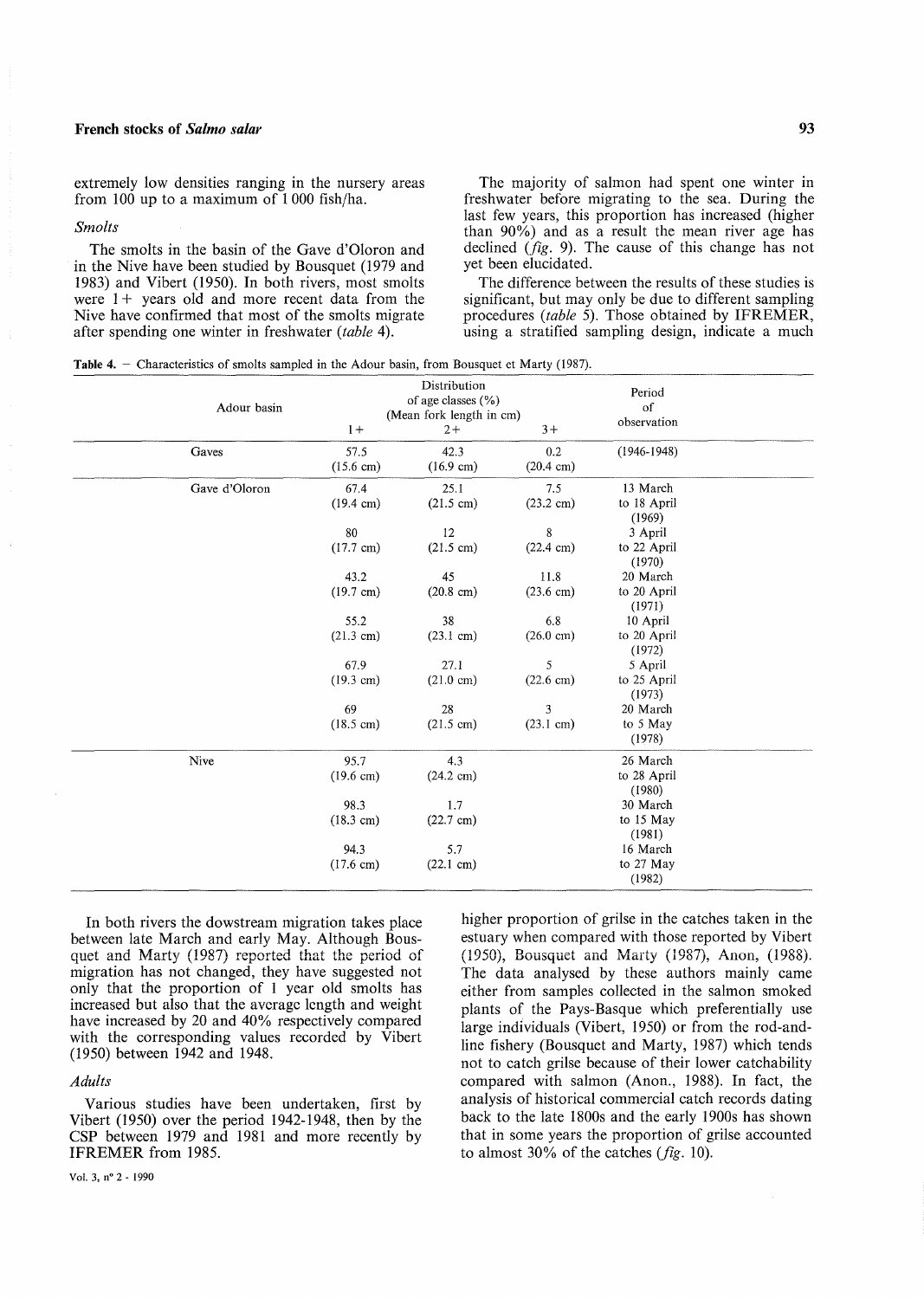

Figure 9. - The mean river age (number of winters) of salmon caught in the Adour river.

Table 5. - Comparison between the different results concerning the distribution of age classes of salmon caught by rod and net fisheries in the Adour-Gaves Basin.

| Period    | i SW<br>$(\%)$ | 2 SW<br>$(\%)$ | 3 SW<br>$(\%)$ | 4 SW<br>$(\%)$           | Previous<br>spawner | Authors<br>Sources          | Fishing<br>gears      |
|-----------|----------------|----------------|----------------|--------------------------|---------------------|-----------------------------|-----------------------|
| 1942-1946 | 27             | 29             | 66.6           | 0.4                      | 1.3                 | Vibert (1950)               | Bag net               |
| 1977-1981 |                | 75             | 18.7           | 0.1                      | 0.2                 | Bousquet et<br>Marty (1987) | Line and<br>drift net |
| 1985      | 68.4           | 42.2           | 8.9            |                          | 0.5                 | <b>IFREMER</b>              | Drift net             |
| 1986      | 22.3           | 74.5           | 3.1            |                          |                     | <b>IFREMER</b>              | Drift net             |
| 1987      | 91.3           | 7.8            | 0.6            |                          | 0.3                 | <b>IFREMER</b>              | Drift net             |
| 1987      | 29             | 63             |                | $\overline{\phantom{0}}$ | <b>Service</b>      | CSP                         | Rod and line          |

SW: Sea winter; CSP: Conseil supérieur de la pêche.



Figure 10. - Percentage distribution of the sea age groups of salmon in the commercial catch from the Gave rivers at the end of the 19th century.

Aquat. Living Resour.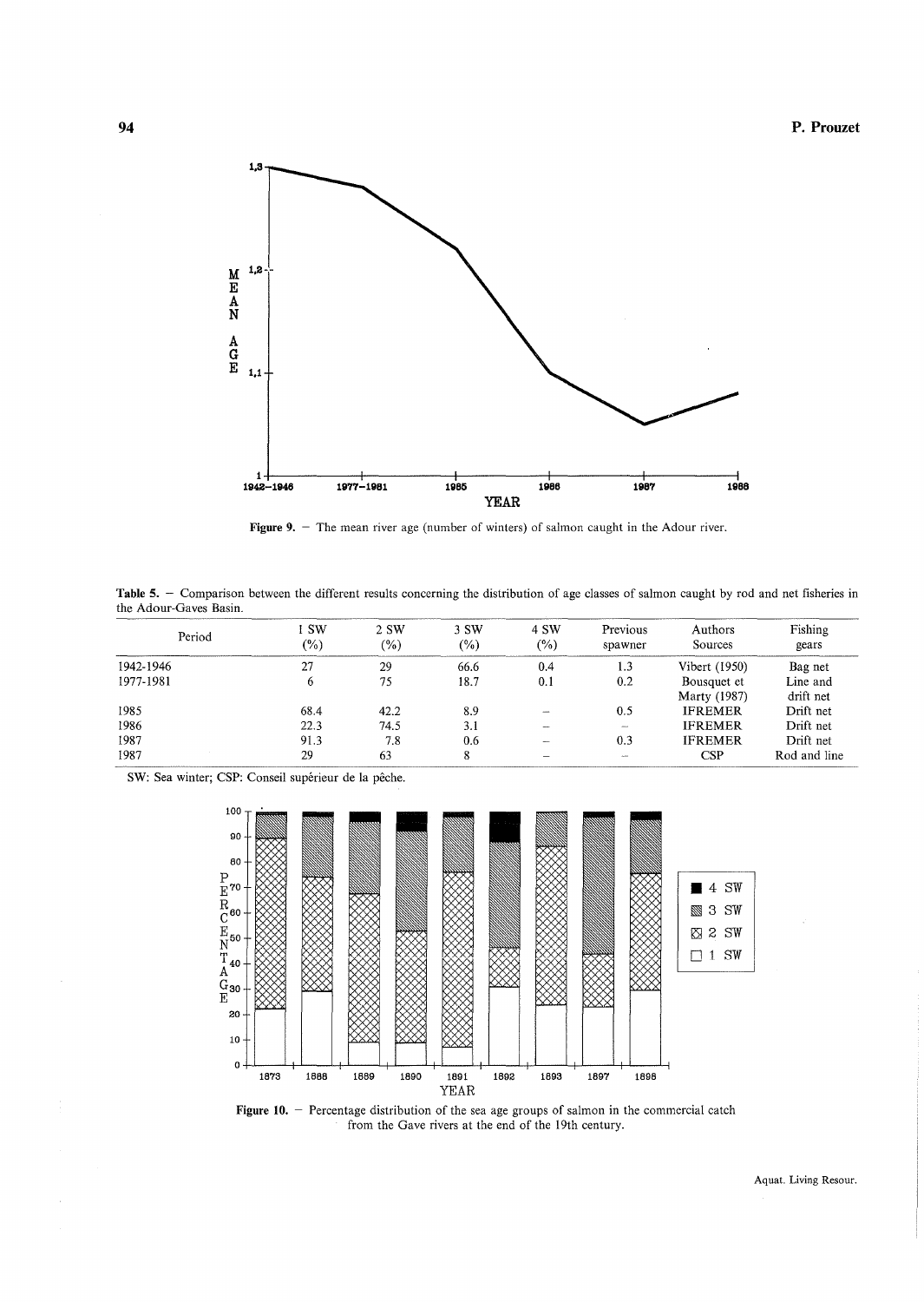An analysis of the monthly catch data indicates that, except in 1987 when the number of grilse was abnormally high, the proportion of grilse and 2 SW salmon has remained about the same. However, there has been a marked decrease in the number of 3 and 4 SW salmon in catches compared with that of the beginning of this century *(fig.* 10).

- Sex-ratio.

The sex of the salmon taken in the estuarian fisheries was determined by serodiagnosis. The grilse sexratio is either balanced or biased towards males and it varies from year to year. On the other hand, the sex ratios of the spring and summer salmon are biased towards females. In common with the grilse, the sex ratio of the large spring salmon varies from year to year *(table* 6). Any variation in the abundance of any of these sea age groups, and in the sex-ratio within a group can have a marked effect on the reproduction potential (from 1 990 to 6200 oocytes per fish) of each spawning stock.

Table  $6.$  - Variation in sex-ratio according to the sea age groups of salmon sampled in the Adour during the period 1985-1987.

| Sea<br>age groups | Number<br>of females | Number<br>of males | Percentage<br>of females | Sex-ratio    |
|-------------------|----------------------|--------------------|--------------------------|--------------|
| 1 SW              | 135                  | 195                | 40.9                     | $1.44 M/I$ F |
| 2 SW              | 256                  | 80                 | 76.2                     | $0.31$ M/1 F |
| 3 SW              | 26                   | 15                 | 63.4                     | $0.58$ M/1 F |
|                   |                      |                    |                          |              |

SW: Sea winter.

# - Length and weight

In the Adour basin, as in the Allier river, 2 and 3 sea winter salmon are larger than in the rivers of Brittany (table 7). Moreover, some years there are substantial numbers of summer salmon and they are

**Table 7.**  $-$  Weight and length characteristics of the different types of salmon caught by the commercial fishery in the Adour estuary during the period 1985-1987.

| Type of<br>salmon | Mean fork length<br>$\pm$ s.d.<br>(cm) | Mean weight<br>$\pm$ s.d.<br>(g) |
|-------------------|----------------------------------------|----------------------------------|
| Grilse            | $65.8 \pm 3.8$                         | $2991 \pm 581$                   |
|                   | $N = 499$                              | $N = 489$                        |
| Small spring      |                                        |                                  |
| salmon            | $78.2 \pm 4.2$                         | $5076 \pm 826$                   |
|                   | $N = 211$                              | $N = 230$                        |
| Small summer      |                                        |                                  |
| salmon            | $80.4 \pm 4.1$                         | $5661 \pm 924$                   |
|                   | $N = 293$                              | $N = 230$                        |
| Large spring      |                                        |                                  |
| salmon            | $94.5 \pm 4.0$                         | $9115 \pm 1558$                  |
|                   | $N = 42$                               | $N = 52$                         |

N: sample size; s.d.: standard deviation.

always larger and heavier than those belonging to the corresponding sea age group of salmon found in Brittany. The same holds true for the grilse migrating upstream late in the fishing season. In this area, there are no large migrations of late grilse at the end of the year and outside the fishing season similar to those observed in the small rivers of Brittany (Prouzet and Jezéquel, 1983) or in the Nivelle, a small river close to the mouth of the Adour (Dumas and Casaubon, 1987).

## **CONCLUSION**

The mean freshwater age of juvenile salmon is generally low (between 1 and 1.5 years). However, there are significant variations between years in the proportion of 1 and 2 years old smolts in the rivers of Brittany due to variations in temperature and flow rate. Variations in the mean age must be related to factors in addition to the thermal gradient associated with latitude *(fig. 4)*. Summer salmon  $(2+SW)$  are almost absent in the rivers of Brittany, whereas they are abundant in sorne years in the rivers of the Adour basin. Three sea winter salmon were the main component in catches from the Loire-Allier area whereas they are almost absent in catches from the other rivers studied.

There are differences between rivers in the length and weight of salmon of the same sea age. Whatever their sea age, they are shorter and lighter on an average in the short rivers of Brittany than in the large rivers such as the Adour-Gaves and the Loire-Allier. Since the end of the last century, the number of 3 SW salmon in the Adour river has decreased but there is no evidence that the increase in grilse has been detrimental to the number of 2 SW salmon. The sex-ratio varies between sea age groups, generally, grilse tend to be males and multi sea winter salmon, females.

Two types of studies have been undertaken to characterize the French stock relative to the population of North Atlantic salmon. The first study attempted to discriminate salmon stocks on the basis of differences in the shape of their scales (de Pontual, 1986, de Pontual and Prouzet, 1987; 1988). Using this technique a number of similarities were found between French, Spanish and Scottish stocks. Guyomard (1987) using biochemical techniques, showed that the French stocks and more generally European Atlantic stocks exhibit a relatively high level of within-population variability  $(4.3\%)$ . From a genetic point of view the European stocks form a homogeneous group, quite distinct from the Canadian stock, thus indicating that the Atlantic salmon is one of the less differentiated and polymorphic species of salmonid.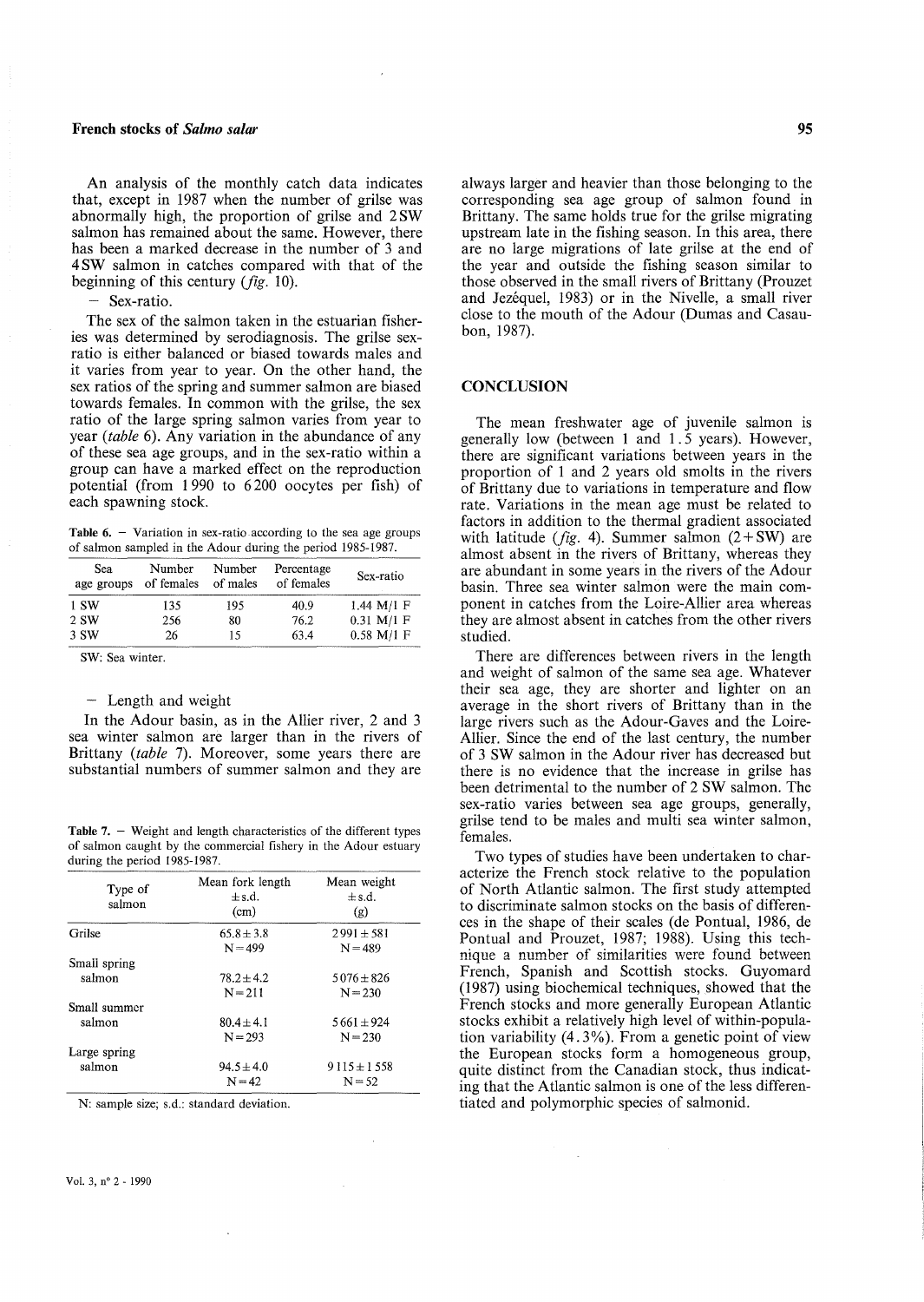#### Acknowledgements

1 would like to thank Mrs. A. Bouroche, Mr. F. X. Cuende for their translations and Dr. W. Shearer for his numerous and helpful comments.

#### REFERENCES

- Anonymous, 1982. Mémorandum des marins pêcheurs d'estuaires. Rapp. Comité Interprof. Pêche-Estuaire, Paris, 24p.
- Anonymous, *1988a.* Les captures de poissons migrateurs dans les estuaires français depuis le milieu du XIX' siècle. Rapp. final Centre Régional Études Biol. Sociales, Lab. Ecol. Hydrobiol. et Lab. Econ. Halieut. S.E. Mer,  $48p +$ annexes.
- Anonymous, 1988 *b.* Captures de saumons atlantiques en France en 1987 (domaine fluvial). Mise au point, gestion, traitement de fichiers. Rapp. Centre Régional Études Biol. Sociales, Cons. Sup. Pêche, Rennes, 28 p. + annexes.
- Anonymous, 1989. Le saumon atlantique: captures par les pêcheurs amateurs et professionnels en eau douce en 1988. Rapp. Cons. Sup. Pêche-Secr. État Environnement,  $14p. +$ annexes.
- Baglinière J.-L., 1976. Les populations de saumon atlantique *(Salmo salar* L., 1766) en Bretagne-Basse Normandie. *Ann. Hydrobiol.,* 7, 141-158.
- Baglinière J.-L., J. P. Porcher, 1980. Principales caractéristiques des adultes de saumon atlantique *(Salmo salar* L.) capturés par pêche à la ligne dans trois fleuves côtiers du Massif Armoricain: le Scorff, la Sée et la Sélune. *Bull. Fr. Piscic.,* 279, 65-75.
- Baglinière J.-L., A. Champigneulle, 1982. Densité des populations de truite commune *(Salmo trutta* L.) et de juvéniles de saumon atlantique *(Salmo salar* L.) sur le cours principal du Scorff (Bretagne): préférendums physiques et variations annuelles (1976-1980). *Acta Oecologia. Oeco/. App/.,* 3, 241-256.
- Baglinière J.-L., G. Maisse, 1985. Precocious maturation and smoltification in wild atlantic salmon in the armorican Massif, France. *Aquaculture,* 45, 249-263.
- Baglinière J.-L., P. Prouzet, J. P. Porcher, A. Nihouarn, G. Maisse, 1987. Caractéristiques générales des populations de saumon atlantique *(Salmo salar* L.) des rivières du Massif Armoricain. *In:* Restauration des rivières à saumons, M. Thibault, R. Billard eds., INRA, Paris, 23- 37.
- Bousquet B., 1979. Biologie et migration des smolts de saumon atlantique *(Salmo salar* L.) dans les bassins Loire-Allier et Adour-Gave d'Oloron. Thèse dr. 3e cycle, INP, Toulouse, 72 p. + annexes.
- Bousquet B., A. Marty, 1987. Le point sur les connaissances des populations naturelles de saumons dans le bassin de l'Adour. *In:* Restauration des rivières à saumons, M. Thibault, R. BiIIard eds., INRA, Paris, 65- 76.
- Cuinat R., 1980. Le saumon du Bassin Loire-Allier. *In:* Le saumon en France. *Saumons,* 34, 26-32.
- Cuinat R., 1986. Atlantic salmon in an extensive French river system: the Loire-Allier. *In:* Atlantic salmon: Planning for the future, D. MiIIs, D. Piggins eds., 389-399.
- Dumas J., J. Casaubon, 1987. Connaissance et restauration de la population de saumon atlantique *(Salmo salar* L.) de la Nivelle (Pyrénées atlantiques). *In:* Restauration des rivières à saumons. M. Thibault, R. Billard eds., INRA, Paris, 221-230.
- Fasencieux D., 1984. Variabilité interannuelle de la croissance du saumon atlantique de l'Elorn. Thèse dr. 3e cycle. Univ. Brest, 88 p.
- Fontenelle G., G. Douaire, J. L. Baglinière, P. Prouzet, Y. Harache, 1980. Atlantic salmon *(salmo salar)* in Brittany and Lower-Normandy: Preliminary observations on the general characteristics of adults. *Fish. Manage., 11,*  87-100.
- Guyomard R., 1987. Différenciation génétique des populations de saumon atlantique: revue et interprétation des données électrophorétiques et quantitatives. *In:* Restauration des rivières à saumons, M. Thibault, R. Billard eds., INRA, Paris, 297-308.
- Maisse G., J. L. Baglinière, 1986. Note technique: le sexage morphologique du saumon atlantique *(Salmo salar). Bull. Piscic.,300, 13-18.*
- Pontual de H., 1986. Essais de discrimination de stocks de saumons atlantiques *(Salmo salar)* par reconnaissance de la forme de leurs écailles. Thèse dr. Univ. Paris-VI, 167 *p*.
- Pontual de H., P. Prouzet, 1987. Atlantic salmon, *Salmo salar* L., stock discrimination by scale shape analysis. *Aquac. Fish. Manage.,* 18, 277-289.
- Pontual de H., P. Prouzet, 1988. Numerical analysis of scale morphology to discriminate between Atlantic salmon stocks. *Aquat. Living Resour.,* 1, 17-27.
- Prévost E., 1987. Recherches sur le saumon atlantique *(Salmo salar* L.) en France. Thèse dr. ing. halieutique. Univ. Rennes, 103 p.
- Prouzet P., 1979. Le saumon atlantique de l'Elorn et de l'Aulne: Étude des stocks et repeuplement. Thèse dr. 3<sup>e</sup> cycle, Univ. Brest, 233 p.
- Prouzel P., 1981 *a.* Observation d'une femelle de tacon de saumon atlantique *(Salmo salar* L.) parvenue à maturité sexuelle en rivière. *Bull. Fr. Piscic.,* 282, 16-19.
- Prouzet P., 1981 *b.* Caractéristiques d'une population de salmonidés *(Salmo salar* et *Salmo trutta)* remontant sur un affluent de l'Elorn (rivière de Bretagne Nord) pendant la période de reproduction 1979-1980. *Bull. Fr. Piscic.,*  283, 140-154.
- Prouzet P., 1983. Salmon rehabilitation and management on the river Elorn. Northern Brittany, France. Inst. Fish. Manage., 19-22 Sept. 1983, Proceed., 28-43.
- Prouzet P., 1984. Caractéristiques du stock de saumon atlantique *(Salmo salar L.)* capturés à la ligne sur l'Aulne

Aquat. Living Resour.